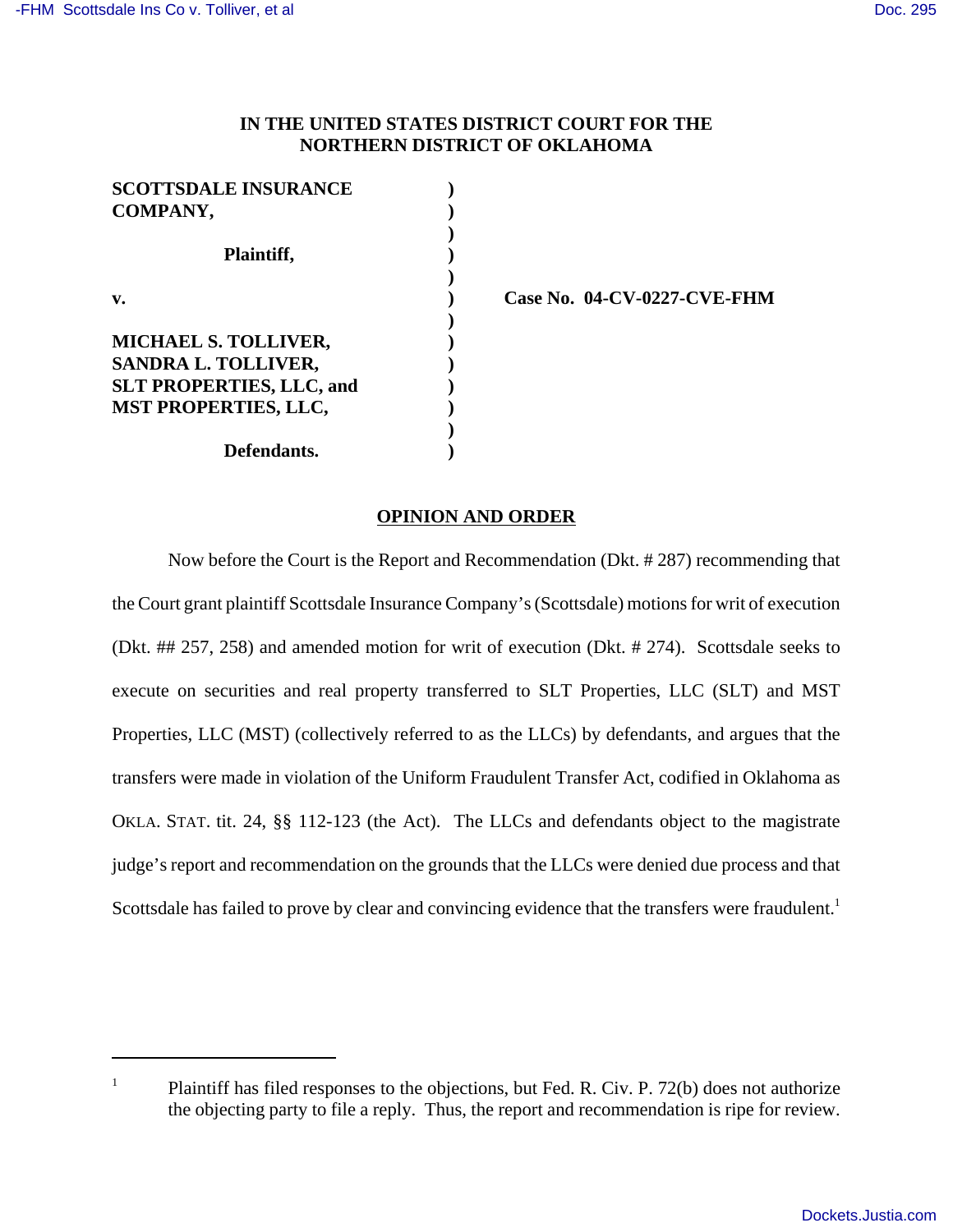**I.**

Scottsdale issued a homeowner's insurance policy to Sandra and Michael Tolliver for a house located at 1735 East 31st Street in Tulsa, Oklahoma. However, the Tollivers failed to list all of their prior losses on their application and, in particular, they did not advise Scottsdale that they had suffered at least three prior fire losses within the relevant time period. The insured property was destroyed in a fire and the Tollivers submitted a claim under the insurance policy. On March 19, 2004, Scottsdale filed this case alleging that the Tollivers omitted material information on their application for homeowner's insurance, and Scottsdale sought a declaratory judgment that it was not obligated to pay the insurance claim submitted by the Tollivers. Dkt. # 1. The case went to trial and a jury found in favor of Scottsdale. Dkt. # 125. The Tollivers appealed the judgment to the Tenth Circuit Court of Appeals, and the case was remanded for a new trial. Scottsdale prevailed at the second trial as well. In reaching this verdict, the jury necessarily found by clear and convincing evidence that the Tollivers acted with intent to deceive when they misrepresented their loss history. See Dkt. # 177, at 19 (jury instruction setting forth elements of plaintiff's claim). The Tollivers appealed the judgment and it was upheld on appeal. Dkt. # 240.

Scottsdale requested attorney fees in the amount of \$163,330 after the second trial, and the matter was referred to Magistrate Judge Frank H. McCarthy. Magistrate Judge McCarthy entered a partial report and recommendation (Dkt. # 227) as to the basis to award Scottsdale attorney fees, and he recommended that Scottsdale's motion for attorney fees be granted. The parties agreed that Scottsdale should be awarded fees of \$140,000. Dkt. # 235. The magistrate judge entered a final report and recommendation that Scottsdale be awarded attorney fees in the agreed upon amount. Dkt. # 236. The Tollivers objected to the final report and recommendation and argued that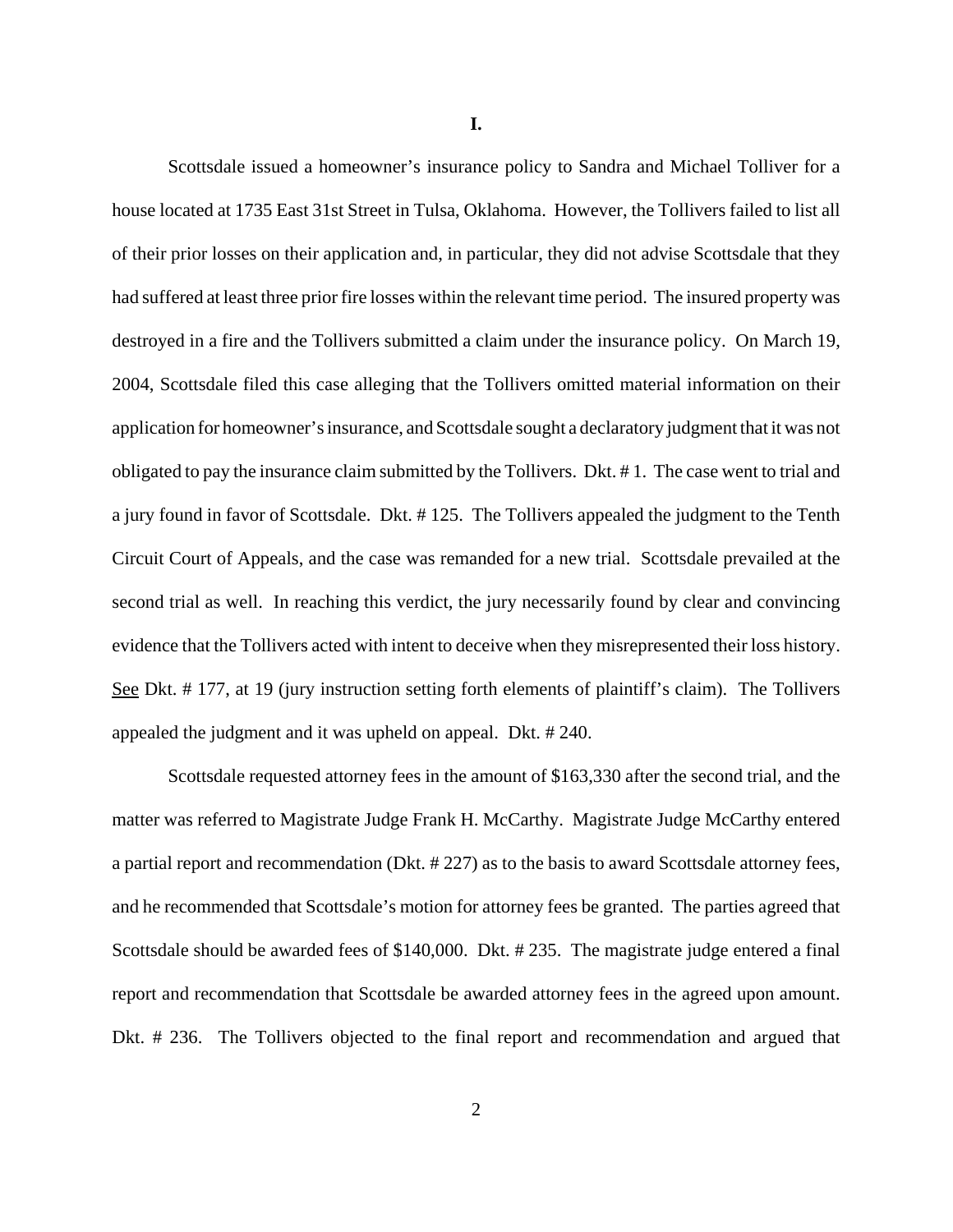Scottsdale was not entitled to recover any attorney fees. The Court overruled the Tollivers' objections and entered judgment as to attorney fees in favor of Scottsdale in the amount of \$140,000. Dkt. ## 242, 243. On October 27, 2009, the Tollivers appealed the judgment for attorney fees. On February 24, 2011, the judgment for attorney fees was affirmed by the Tenth Circuit. Dkt. # 249.

Scottsdale requested an asset hearing and Magistrate Judge T. Lane Wilson held an asset hearing on August 17, 2011. Dkt. # 256. Scottsdale learned during or shortly after the hearing that Sandra Tolliver transferred parcels of real property to SLT on March 12, 2010. Dkt. # 257, at 2-3. SLT is a limited liability company formed under Oklahoma law, and Michael and Sandra Tolliver each have a fifty percent interest in SLT. Scottsdale claims that the transfer of property to SLT was a fraudulent transfer in violation of the Act, and it requested a writ of execution on the property and an order of sale to satisfy Scottsdale's judgment. Id. at 5. Scottsdale also discovered that the Tollivers transferred securities and other real property to MST in February and March 2010, and Michael and Sandra Tolliver each have a fifty percent interest in MST. Dkt. # 258. Scottsdale alleges that the circumstances of the transfer show that the Tollivers were attempting to shield assets from possible execution by Scottsdale on its judgment for attorney fees. Scottsdale attached to its original motions for writ of execution the general warranty deeds transferring real property and securities from the Tollivers to the LLCs and the operating agreement for MST. See Dkt. ## 257, 258.

Scottsdale's motions for writs of execution were referred to Magistrate Judge Wilson, and he set the motions for hearing on October 19, 2011. Dkt. # 263. Sandra and Michael Tolliver appeared at the hearing represented by counsel, but their attorney stated that he did not represent the LLCs. The magistrate judge advised the Tollivers that the LLCs would be required to obtain their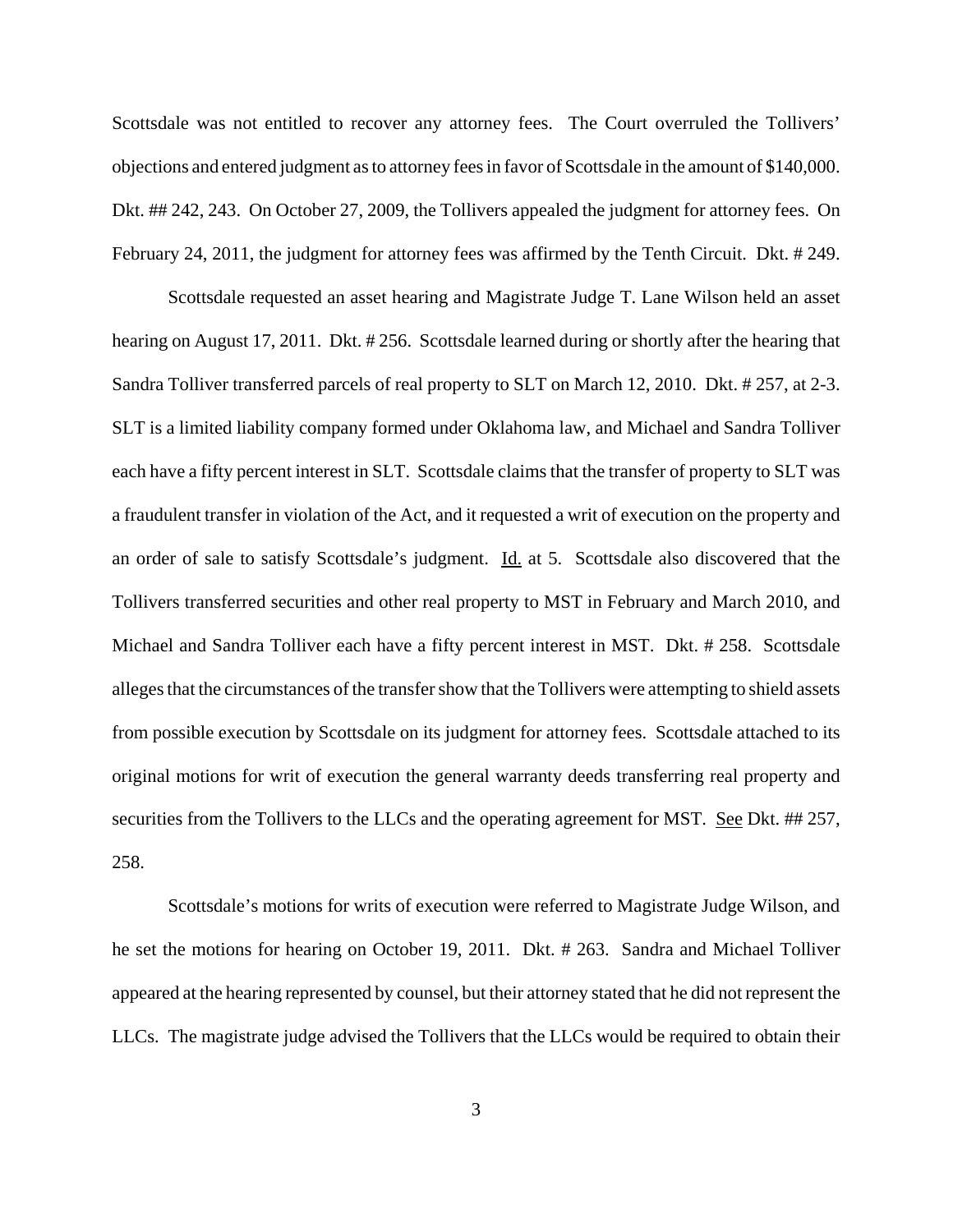own attorney, and he reset the hearing for October 26, 2011. Dkt. # 264. On October 26, 2011, defendants and the LLCs appeared and all were represented by counsel.<sup>2</sup> Defendants objected to proceeding with the hearing on the ground that the LLCs had not been served, and the magistrate judge noted defendants' objection. Dkt. # 292, at 5. Sandra Tolliver was the only witness to testify at the hearing. She claims that the purpose of forming the LLCs was to "put together the properties, the investment properties, so that income and expenses from more than one is in one entity for tax benefits." Id. Sandra and Michael Tolliver owned all assets transferred into the LLCs, and the LLCs had no assets or value prior to the transfers. The Tollivers received no consideration from the LLCs for transferring property other than membership in the LLCs. Id. at 6. Certain assets were sold or refinanced by MST to pay Michael Tolliver's criminal forfeiture penalty in his criminal case, but the Tollivers did not receive any assets from the transactions. Id. at 9-10. Sandra Tolliver testified that the value of the stocks held by MST is approximately \$140,000, and the stocks are not pledged to any creditor. Id. at 11-12. Counsel for plaintiff explained that it was necessary to execute on the property in the LLCs, because a charging order against defendants would not give plaintiff access to the property held by the LLCs. The charging order would simply permit plaintiff to execute against defendants if they actually removed property from the LLCs, but defendants would not be able to execute on property while it remained in the control of the LLCs. Id. at 7.

<sup>&</sup>lt;sup>2</sup> The Court notes that Michael Tolliver was represented by Stanley Monroe at the motion hearing. Monroe is Michael Tolliver's attorney in a criminal case in the United States District Court for the Northern District of Oklahoma, and Michael Tolliver has been convicted of using fire or explosives to commit mail fraud and arson. United States of America v. Michael Sherman Tolliver, 10-CR-141-JHP (N.D. Okla.). Counts seven and eight specifically dealt with the Tollivers' insurance claim with Scottsdale, and the government alleged that Michael Tolliver committed arson and submitted a fraudulent insurance claim. Id., Dkt. # 36, at 3. The jury found Micheal Tolliver guilty on counts seven and eight.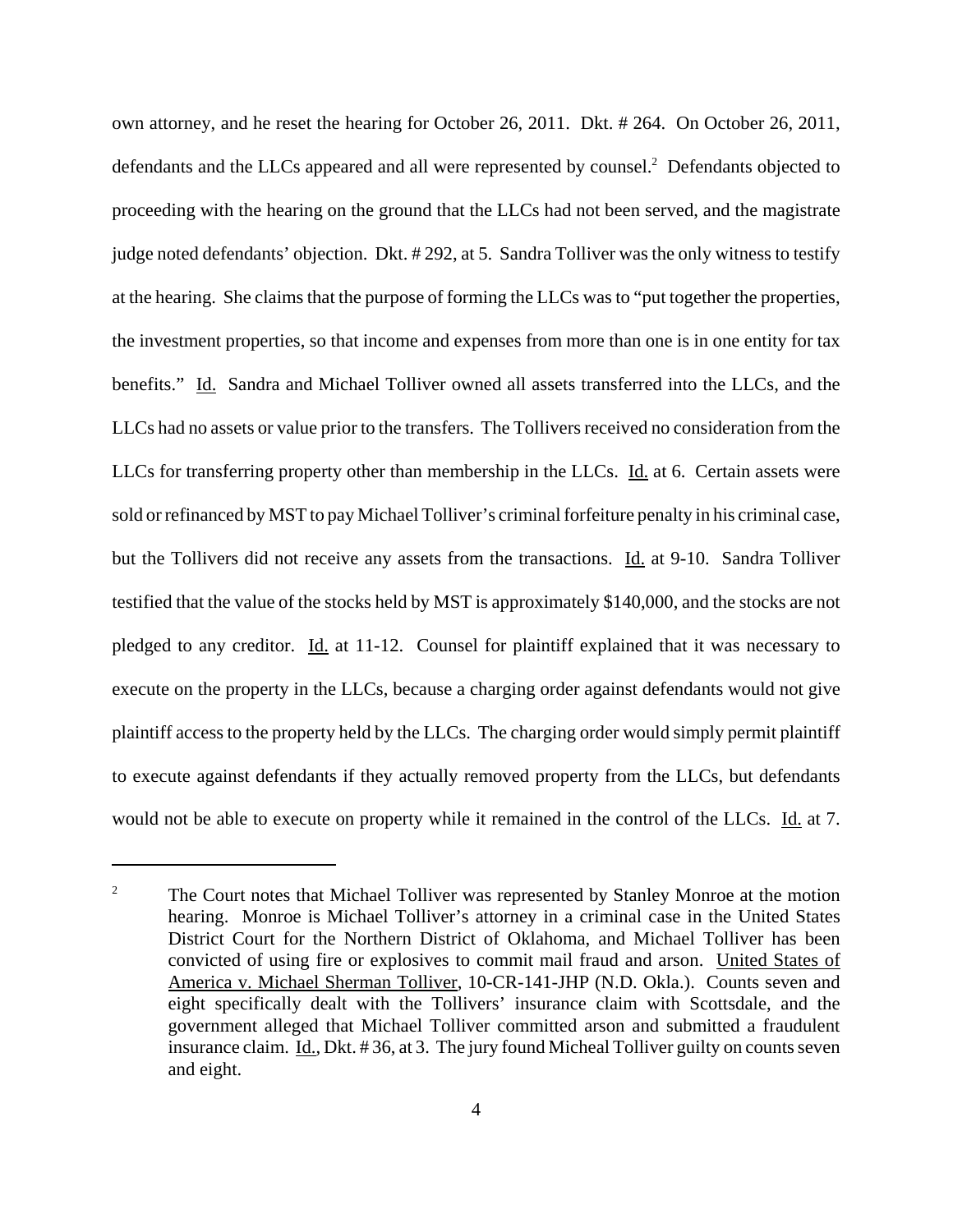Counsel for the LLCs argued that the LLCs had been denied due process, because the LLCs had not been served and they were not parties to the case. Id. at 19. The LLCs acknowledged that the owners of the LLCs were parties and had received complete due process, but they argued that third parties with interests in or debts related to the LLCs would be harmed unless Scottsdale was required to bring a separate lawsuit against the LLCs to execute on the LLCs' property. Id. at 21. Scottsdale responded that third parties would receive no notice even it brought a separate lawsuit against the LLCs, and this argument was not a legitimate basis to prevent it from executing on property held by the LLCs. Id. at 22. The parties did not present any evidence concerning the Tollivers' financial status after transferring property to the LLCs.

Scottsdale issued written discovery requests to the Tollivers after the hearing, asking the Tollivers to "[d]escribe with specificity each and every reason why you transferred securities owned by you to [MST]." Dkt. # 278-3, at 1. The Tollivers responded that they transferred securities to MST to "have liquid asset [sic] as capital contribution available to pay for the repair, remodeling or maintenance work on the LLC's properties or pay the on-going obligations, such as mortgage payments, insurance and property taxes, if needed. To provide additional income to the LLC from dividends." Id. at 1-2. Scottsdale also filed a motion to join SLT and MST as defendants. The magistrate judge granted the motion, and Scottsdale served the magistrate judge's order on SLT and MST. Dkt. # 273. Scottsdale filed its amended motion for writ of execution (Dkt. # 274) with all previously attached exhibits, and served the amended motion on SLT and MST. SLT and MST filed a response to the amended motion and stated:

1. The LLCs admit this Court has jurisdiction over the subject matter of this case. The LLCs were served with a file-stamped copy of Plaintiff's Application on or about December 14, 2011, through their undersigned counsel. Although no summons or other process was issued or served upon the LLCs, by the filing of this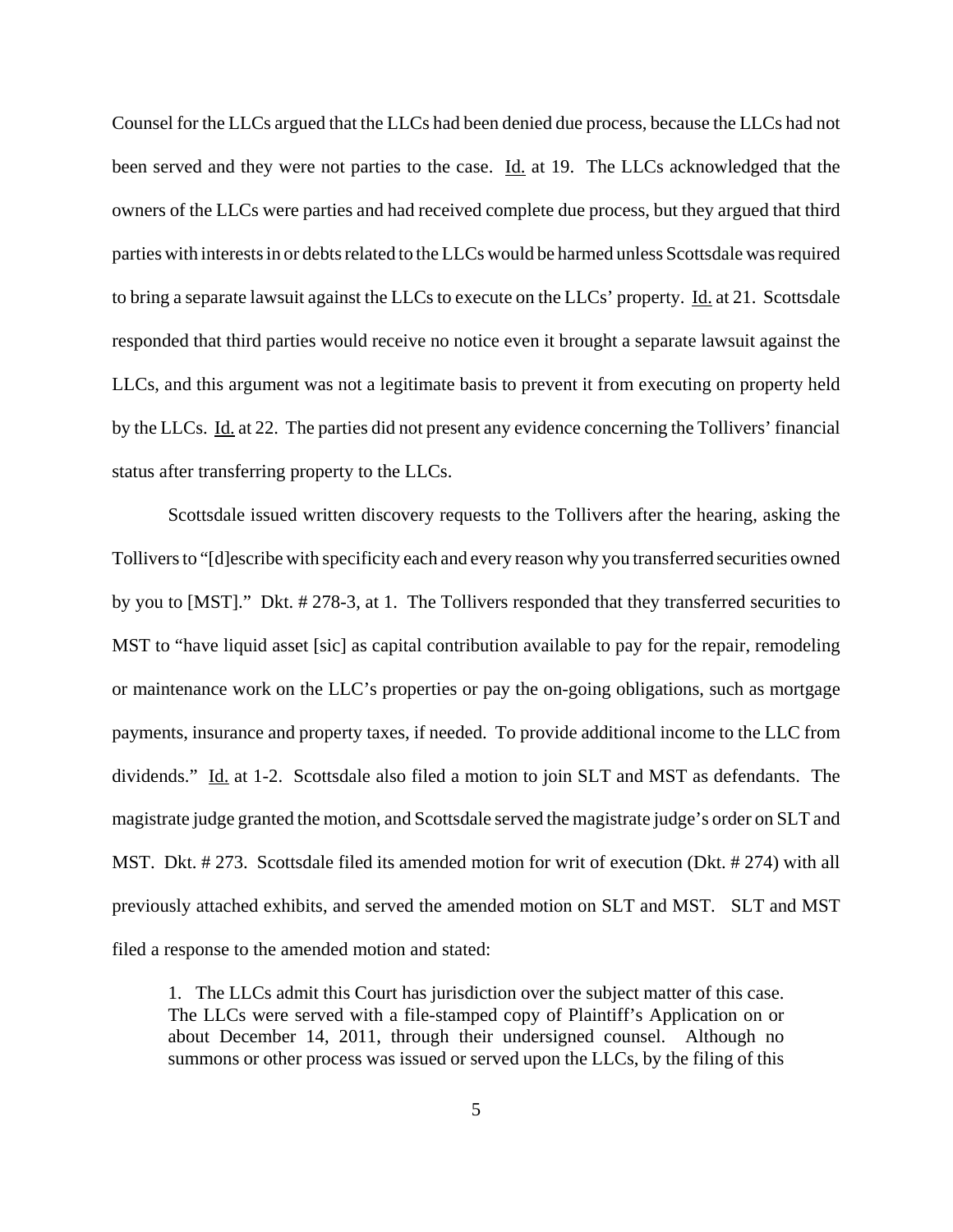response the LLCs enter an appearance herein and by virtue thereof this Court has *in personam* jurisdiction over the LLCs.

Dkt. # 283, at 1. The LLCs admit that they are wholly owned and controlled by the Tollivers and the transfers of securities and real property to the LLCs occurred after entry of the judgment for attorney fees. Id. at 2.

The magistrate judge entered a report and recommendation on Scottsdale's original and amended motions for writ of execution. He considered the evidence attached to the motions and the testimony of Sandra Tolliver, and stated that her explanations for forming the LLCs were not credible. Dkt. # 287, at 3-4. There was no evidence that the Tollivers received any consideration for transferring property to the LLCs, and the alleged tax reasons for creating the LLCs were vague and unsubstantiated. Id. at 3. He also noted that Sandra Tolliver's reason for creating the LLCs stated at the motion hearing conflicted with the Tollivers' discovery responses, and both explanations lacked credibility. Id. at 3-4. He stated that the "evidence establishes that defendants" transferred, for no legitimate, identifiable reason, substantial assets to the LLCs after becoming subject to the judgment in this case." Id. at 4. The magistrate judge considered the factors provided by OKLA. STAT. tit. 24, § 116 to determine whether transfers of property to the LLCs were fraudulent under the Act, and he stated that several factors strongly supported Scottsdale's argument that the transfers were fraudulent. Id. at 5-6. In particular, he stated that the Tollivers retained control of property transferred to SLT and MST because they were the only members of the LLCs, and the transfers were made to insiders within the meaning of the Act. Id. at 5. The timing of the transfers suggested that the Tollivers acted with fraudulent intent and the effect of the transfers was to place the transferred property "beyond the reach of plaintiff's effort to satisfy the judgment." Id. at 6. The magistrate judge also rejected the LLCs' argument that they had been denied procedural due process,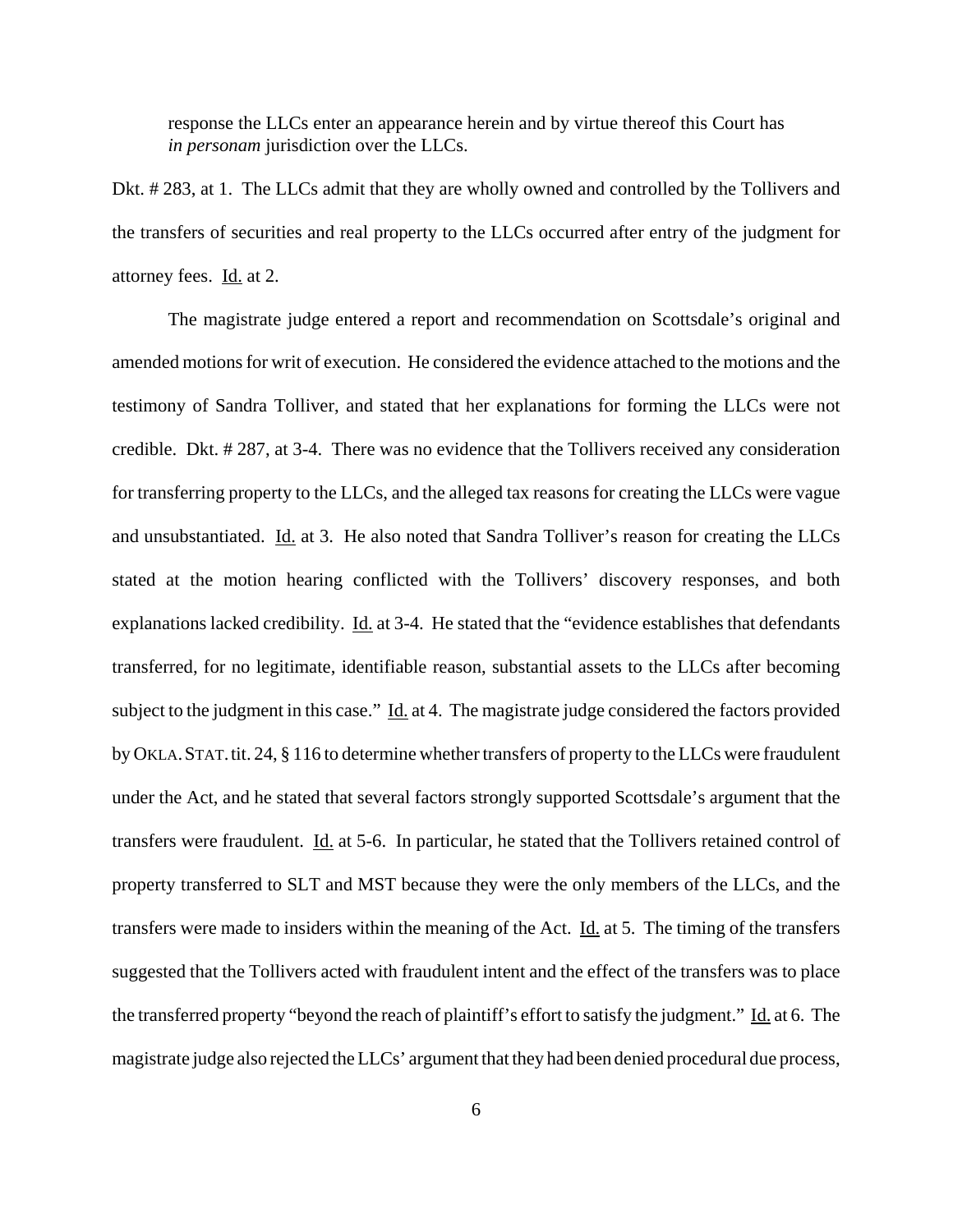because the LLCs clearly had notice of Scottsdale's motions for writ of execution and had an opportunity to make oral and written objections to Scottsdale's request to set aside the transfers to the LLCs. Id. at 8. The Tollivers and the LLCs have filed objections to the magistrate judge's report and recommendation.

## **II.**

Without consent of the parties, the Court may refer any matter dispositive of a claim to a magistrate judge for a report and recommendation. However, the parties may object to the magistrate judge's recommendation within 14 days of service of the recommendation. Schrader v. Fred A. Ray, M.D., P.C., 296 F.3d 968, 975 (10th Cir. 2002); Vega v. Suthers, 195 F.3d 573, 579 (10th Cir. 1999). The Court "shall make a de novo determination of those portions of the report or specified proposed findings or recommendations to which objection is made." 28 U.S.C. § 636(b)(1). The Court may accept, reject, or modify the report and recommendation of the magistrate judge in whole or in part, or return the matter to the magistrate judge with instructions. Fed. R. Civ. P.  $72(b)(3)$ .

## **III.**

The Tollivers argue that the magistrate judge should have considered only evidence that was presented at the motion hearing on October 26, 2011. Dkt. # 291, at 3. They also object to the magistrate judge's application of the Act, and argue that Scottsdale has not met its burden to show by clear and convincing evidence that the Tollivers made a fraudulent transfer of property to the LLCs. Id. at 4-7. The LLCs argue that they were denied the minimal due process guaranteed by the Fifth Amendment of the United States Constitution, because they were not joined as parties before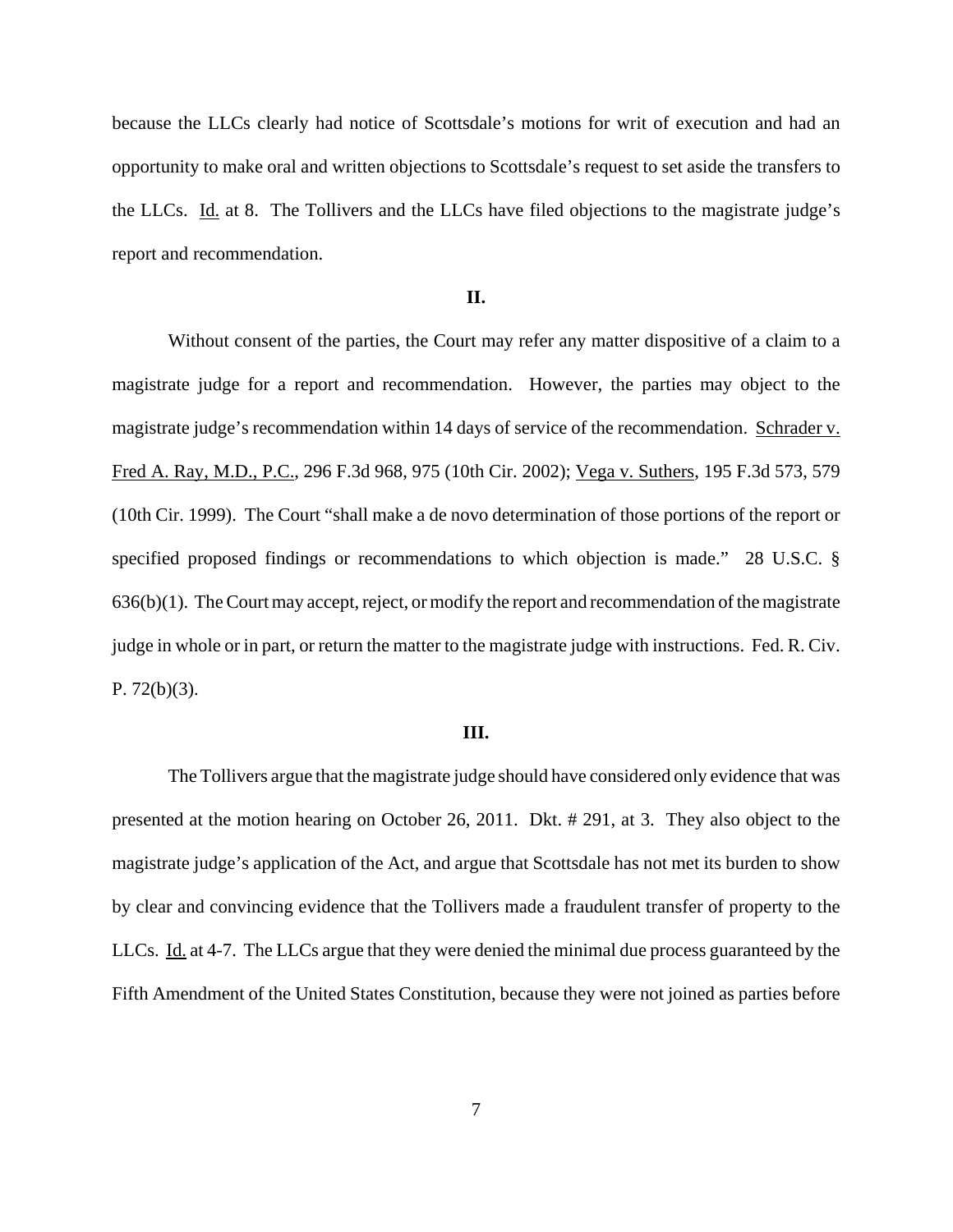the October 26, 2011 hearing. Id. at 1-3. They also challenge the magistrate judge's recommendation that the transfers of property to the LLCs were fraudulent. Id. at 6-7.

Before reaching the LLCs' due process arguments, the Court will consider whether Scottsdale has shown that transfers of property to the LLCs were fraudulent under the Act. The purpose of the Act is "to allow a creditor the opportunity to invalidate the transfer of assets made by a debtor if the transfer has the effect of placing assets out of reach of present and future creditors." Burrows v. Burrows, 886 P.2d 984, 988 (Okla. 1994). Under the Act, a creditor may seek to avoid a transfer or execute on property transferred to a third party if he meets his burden to show that the transfer was fraudulent. OKLA. STAT. tit. 24, § 119. A transfer is fraudulent if it is made:

- 1. with actual intent to hinder, delay, or defraud any creditor of the debtor; or
- 2. without receiving a reasonably equivalent value to exchange for the transfer or obligation, and the debtor:
	- a. was engaged or was about to engage in a business or transaction for which the remaining assets of the debtor were unreasonably small in relation to the business or transaction, or
	- b. intended to incur, or believed or reasonably should have believed that he would incur, debts beyond his ability to pay as they became due.

OKLA. STAT. tit. 24, § 116. A debtor will rarely acknowledge that a transfer was made with fraudulent intent, but the Act provides 11 factors that a court may consider to determine if a debtor acted with the requisite intent:

- 1. the transfer or obligation was to an insider;
- 2. the debtor retained possession or control of the property transferred after the transfer;
- 3. the transfer or obligation was disclosed or concealed;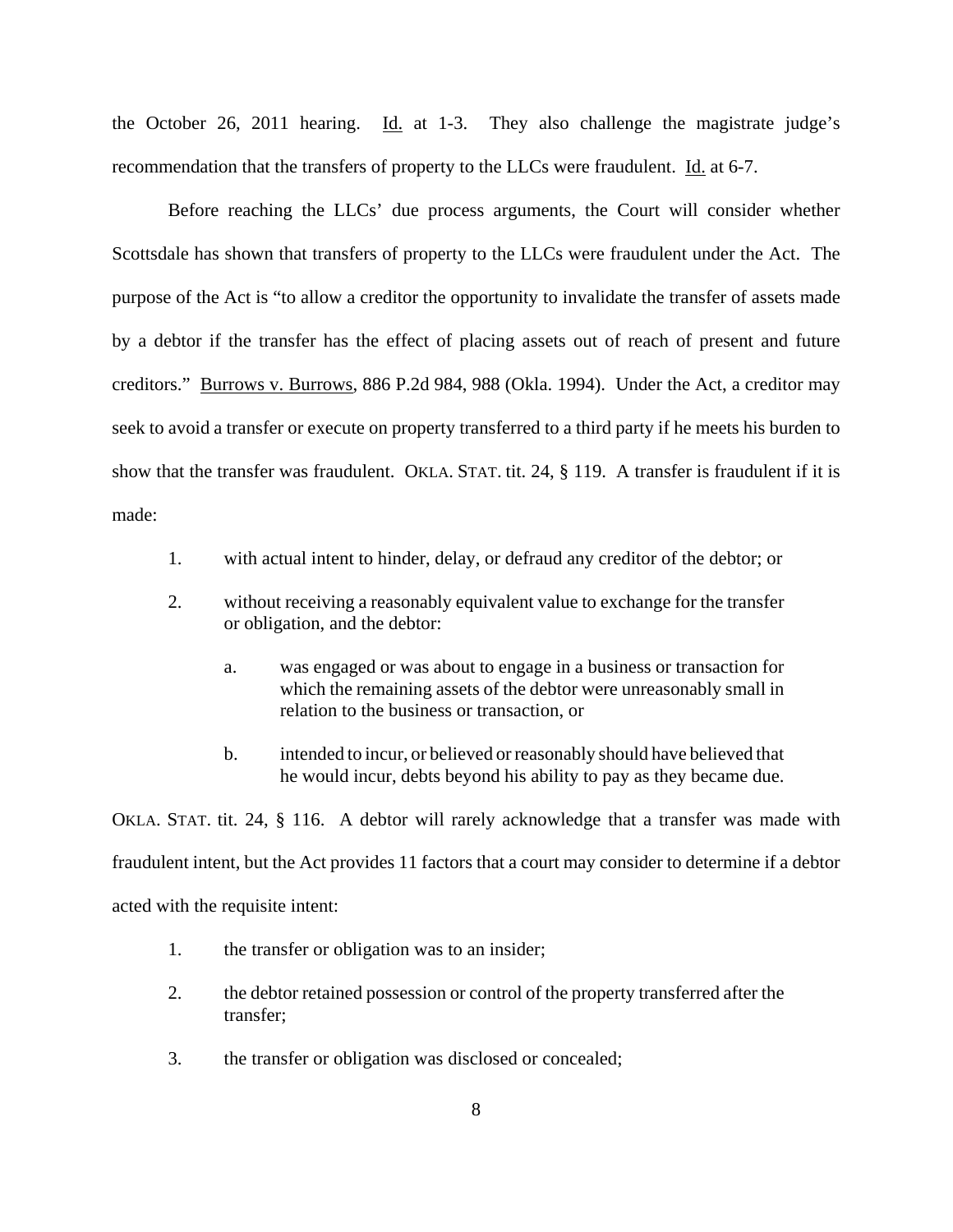- 4. before the transfer was made or obligation was incurred, the debtor had been sued or threatened with suit;
- 5. the transfer was of substantially all the debtor's assets;
- 6. the debtor absconded;
- 7. the debtor removed or concealed assets;
- 8. the value of the consideration received by the debtor was reasonably equivalent to the value of the asset transferred or the amount of the obligation incurred;
- 9. the debtor was insolvent or became insolvent shortly after the transfer was made or the obligation was incurred;
- 10. the transfer occurred shortly before or shortly after a substantial debt was incurred; and
- 11. the debtor transferred the essential assets of the business to a lienor who transferred the assets to an insider of the debtor.

Id. The Tollivers argue that the Act requires a creditor to prove a fraudulent transfer by clear and convincing evidence. Dkt. # 291. The case cited by the Tollivers to support this proposition is a pre-Act case, Levinson v. Glidden, 37 P.2d 924 (Okla. 1934); however, in an abundance of caution, the Court will require Scottsdale to prove a fraudulent transfer by clear and convincing evidence.

The Court has reviewed the Tollivers' objections to the magistrate judge's report and recommendation, and they argue that Scottsdale failed to present evidence concerning a required element of a claim under the Act -- that the Tollivers are insolvent -- and that this is an essential element that must be proven to establish a fraudulent transfer. Dkt. # # 291, at 6. The Court agrees. The Act provides that:

A transfer made or obligation incurred by a debtor is fraudulent as to a creditor whose claim arose before the transfer was made or the obligation was incurred if the debtor made the transfer or incurred the obligation without receiving a reasonably equivalent value in exchange for the transfer or obligation and the debtor was